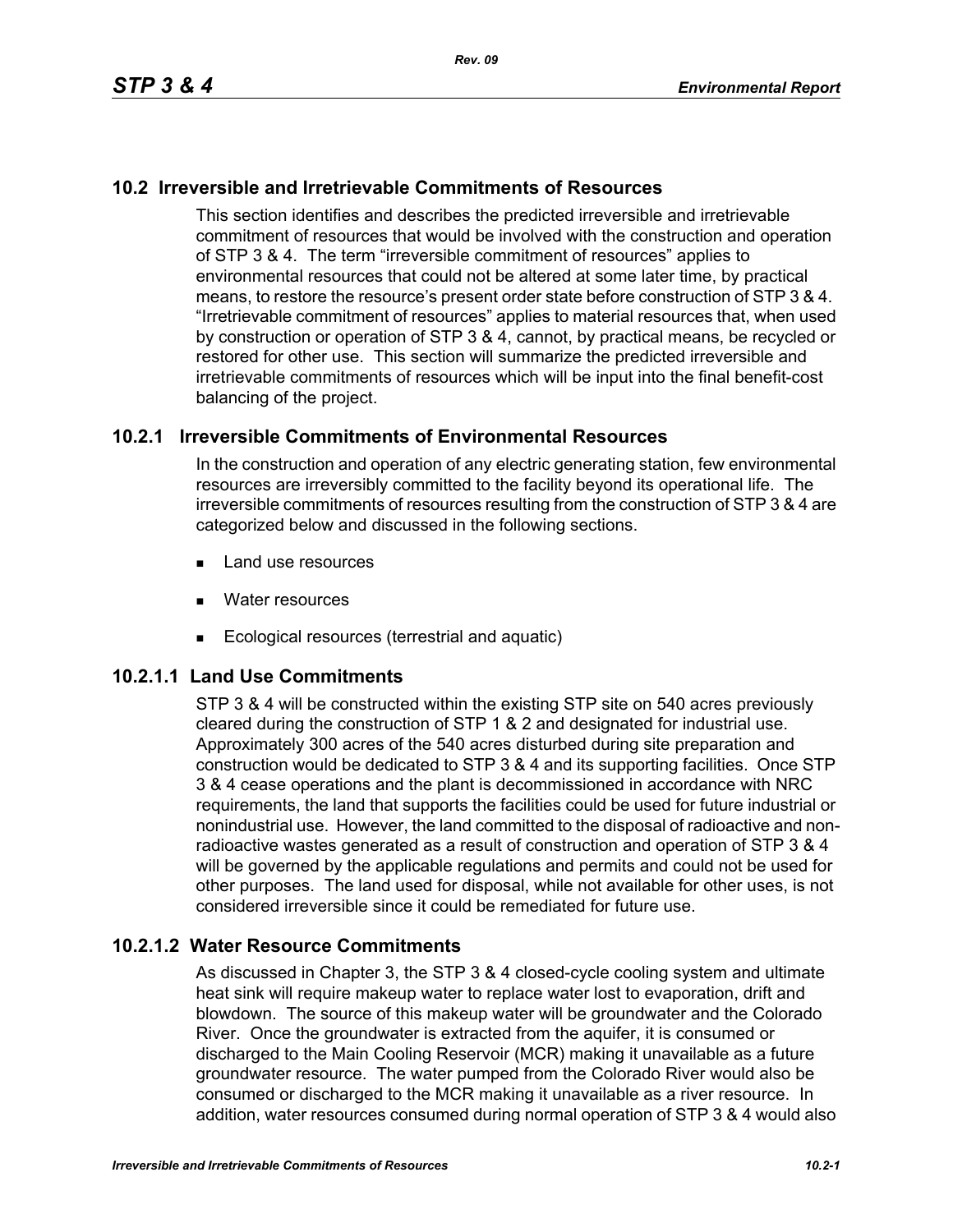not be readily available as a future resource but should not affect the overall availability of water resources for the area.

# **10.2.1.3 Ecological Commitments (Terrestrial and Aquatic)**

There will be impacts to vegetation and temporary relocation of terrestrial wildlife due to construction and operation of STP 3 & 4. Suitable habitat for most of the species affected is available adjacent to the STP site.

Approximately 240 acres of the 540 acres of vegetation impacted will be restored to preconstruction conditions and will be available as habitat upon completion of construction. In addition, the decommissioning of STP 3 & 4 could eventually result in complete restoration of the area to preconstruction conditions.

Similarly, the aquatic ecology found in streams and wetlands on site would be affected by the construction and operation of STP 3 & 4. There are no important aquatic ecosystems on the STP site or in the Colorado River near the site. Most of the impacts are SMALL and occur during the construction phase of the project; however, loss of aquatic resources such as benthic organisms, fish, and shellfish as a result of impingement and entrainment at the Colorado River intake structure will continue with operation of STP 3 & 4. When STP 3 & 4 are decommissioned, those aquatic resources will return to preoperational levels. Because of the abundance of these resources in the vicinity of the site, the irreversible loss of aquatic resources associated with construction and operation of STP 3 & 4 will have no impact on overall populations.

## **10.2.2 Irretrievable Commitments of Material Resources**

Construction of STP 3 & 4 requires large quantities of building materials that would be considered irretrievable commitments of resources unless they are recycled at decommissioning. Construction materials used for STP 3 & 4 will be similar to that of any major, multiyear construction project. Unlike the earlier generation of nuclear plants, asbestos and other materials considered hazardous will not be used in accordance with safety regulations and practices. The Department of Energy report (Reference 10.2-1) on new reactor construction estimates:

- 12,239 yards of concrete and 3107 tons of rebar for a reactor building
- 2,500,000 linear feet of cable for a reactor building
- 6,500,000 linear feet of cable for a single reactor
- Up to 55,000 feet of piping greater than 2.5 inches for a single 1000 MWe reactor

Specifically for an Advanced Boiling Water Reactor (ABWR), an estimated 13,000 tons of steel and 240,000 cubic yards of concrete will be required. While the amounts of these materials required will be large, the amounts will not be atypical of other types of power plants such as hydroelectric and coal-fired plants, nor of many large industrial facilities (e.g., refineries and manufacturing plants) that are constructed throughout the United States. Use of construction materials in the quantities associated with those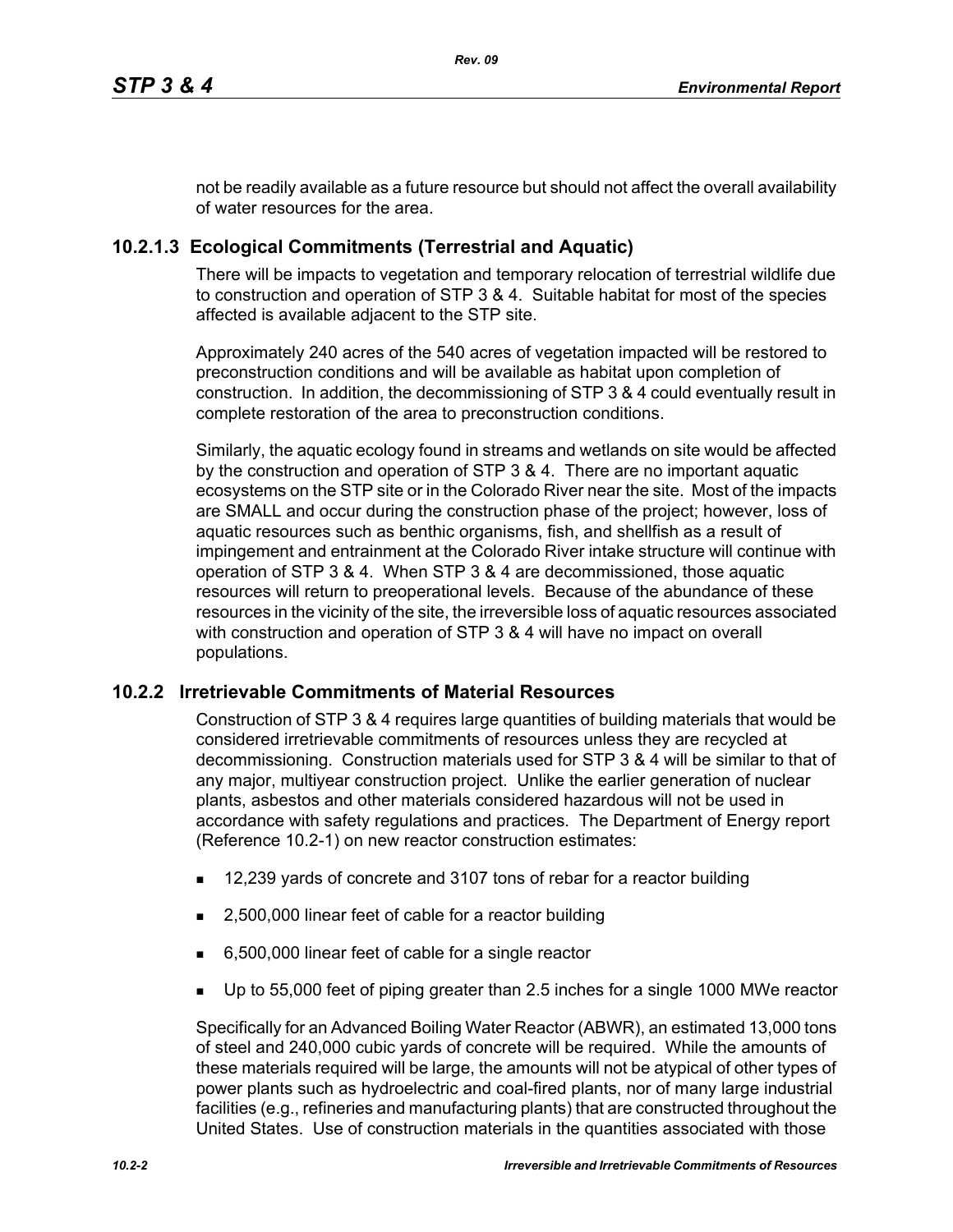expected for a nuclear power plant, while irretrievable unless they are recycled at decommissioning, will have a small impact with respect to the availability of such resources.

In 1992, the United States Congress authorized the U.S. Defense National Stockpile Centers (DNSC) to sell overstocked commodities (i.e., metals and minerals) owned by the Department of Defense. With 99% of stockpiled materials determined to be excess, DNSC is aggressively selling these materials (Reference 10.2-2). Therefore, use of such materials for the construction and operation of STP 3 & 4 in the quantities associated with those expected for a nuclear power plant, while irretrievable, will have a SMALL impact due to the abundance and availability of such resources. As an example, 460 million cubic yards of concrete (Reference 10.2-3) and 96 million metric tons of steel (Reference 10.2-4) are produced in the Unites States annually. The amount of materials used for STP 3 & 4 will likely be an insignificant fraction of the total such resources used in the United States.

During operations, the main resource irretrievably committed is the uranium used in the fuel cycle. Approximately 17,000 metric tons of enriched uranium is required for each ABWR over an assumed 60-year life of the plant. The World Nuclear Association studies the supply and demand of uranium and states that uranium is ubiquitous on Earth. Uranium is a metal approximately as common as tin or zinc, and it is a constituent of most rocks and even of the sea. The known recoverable reserves of uranium are over four million tons (Reference 10.2-5). Therefore, the uranium that will be used by STP 3 & 4 to generate power, while irretrievable, will have a SMALL impact with respect to the long-term availability of uranium worldwide.

Other irretrievable commitments of resources include those materials (presented under Subsection 5.5.2.1) used for the normal industrial operations of the plant (e.g., miscellaneous supplies, anti-freeze, waste oil) that cannot be recovered or recycled or that are consumed or reduced to unrecoverable forms.

#### **10.2.3 References**

- 10.2-1 "Application of Advanced Construction Technologies to New Nuclear Power Plants – MPR-2610," U.S. Department of Energy, prepared under Contract DE-AT01-020NE23476, Revision 2, September 24, 2004.
- 10.2-2 2005 Secretary of Defense Environmental Awards Defense Logistics Agency Defense Stockpile Center Environmental Quality Team Award, available at https://www.denix.osd.mil/denix/Public/News/OSD/SecDef05/EQ/EQ\_IT DNSC.pdf, accessed March 22, 2007.
- 10.2-3 "Ready Mix Concrete Production for U.S. through May 2007," National Ready Mixed Concrete Association, available at http://www.nrmca.org/ concrete/data.asp, accessed July 23, 2007.